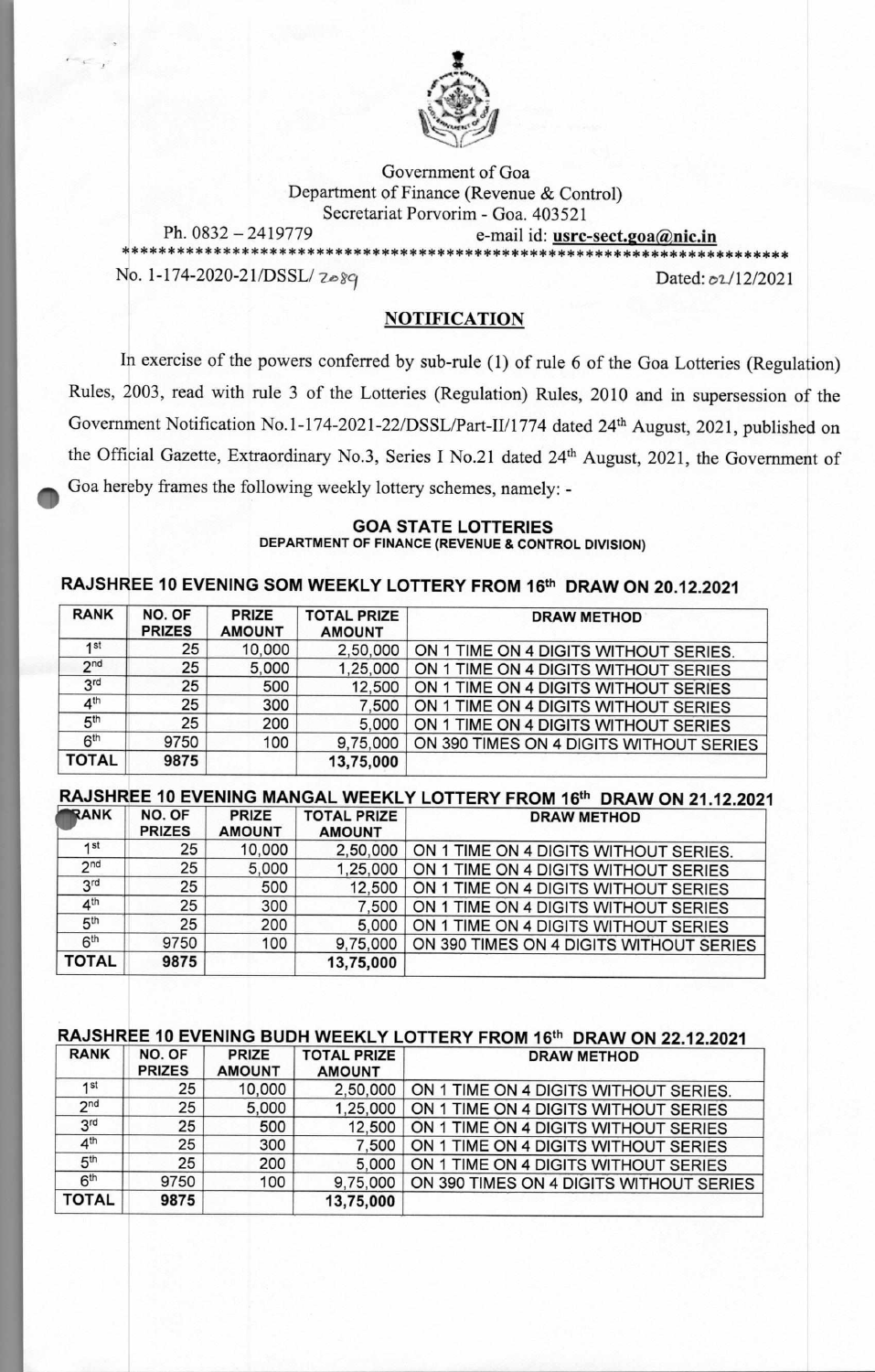# **RAJSHREE 10 EVENING GURU WEEKLY LOTTERY FROM 16th DRAW ON 23.12.2021**

| <b>RANK</b>     | NO. OF<br><b>PRIZES</b> | <b>PRIZE</b><br><b>AMOUNT</b> | <b>TOTAL PRIZE</b><br><b>AMOUNT</b> | <b>DRAW METHOD</b>                      |
|-----------------|-------------------------|-------------------------------|-------------------------------------|-----------------------------------------|
| 1st             | 25                      | 10,000                        | 2,50,000                            | ON 1 TIME ON 4 DIGITS WITHOUT SERIES.   |
| 2 <sub>nd</sub> | 25                      | 5,000                         | 1,25,000                            | ON 1 TIME ON 4 DIGITS WITHOUT SERIES    |
| 3 <sup>rd</sup> | 25                      | 500                           | 12,500                              | ON 1 TIME ON 4 DIGITS WITHOUT SERIES    |
| 4 <sup>th</sup> | 25                      | 300                           | 7,500                               | ON 1 TIME ON 4 DIGITS WITHOUT SERIES    |
| 5 <sup>th</sup> | 25                      | 200                           | 5,000                               | ON 1 TIME ON 4 DIGITS WITHOUT SERIES    |
| 6 <sup>th</sup> | 9750                    | 100                           | 9,75,000                            | ON 390 TIMES ON 4 DIGITS WITHOUT SERIES |
| <b>TOTAL</b>    | 9875                    |                               | 13,75,000                           |                                         |

#### RAJSHREE 10 EVENING SHUKRA WEEKLY LOTTERY FROM 16<sup>th</sup> DRAW ON 24.12.2021

| <b>RANK</b>     | NO. OF<br><b>PRIZES</b> | <b>PRIZE</b><br><b>AMOUNT</b> | <b>TOTAL PRIZE</b><br><b>AMOUNT</b> | <b>DRAW METHOD</b>                      |
|-----------------|-------------------------|-------------------------------|-------------------------------------|-----------------------------------------|
| 4st             | 25                      | 10,000                        | 2,50,000                            | ON 1 TIME ON 4 DIGITS WITHOUT SERIES.   |
| 2 <sub>nd</sub> | 25                      | 5,000                         | 1,25,000                            | ON 1 TIME ON 4 DIGITS WITHOUT SERIES    |
| 3 <sup>rd</sup> | 25                      | 500                           | 12,500                              | ON 1 TIME ON 4 DIGITS WITHOUT SERIES    |
| 4 <sup>th</sup> | 25                      | 300                           | 7.500                               | ON 1 TIME ON 4 DIGITS WITHOUT SERIES    |
| 5 <sup>th</sup> | 25                      | 200                           | 5,000                               | ON 1 TIME ON 4 DIGITS WITHOUT SERIES    |
| 6 <sup>th</sup> | 9750                    | 100                           | 9.75,000                            | ON 390 TIMES ON 4 DIGITS WITHOUT SERIES |
| <b>TOTAL</b>    | 9875                    |                               | 13,75,000                           |                                         |

## **HANI WEEKLY LOTTERY FROM 16th DRAW ON 25.12.2021**

| <b>RANK</b>     | NO. OF<br><b>PRIZES</b> | <b>PRIZE</b><br><b>AMOUNT</b> | <b>TOTAL PRIZE</b><br><b>AMOUNT</b> | <b>DRAW METHOD</b>                      |
|-----------------|-------------------------|-------------------------------|-------------------------------------|-----------------------------------------|
| 1st             | 25                      | 10,000                        | 2,50,000                            | ON 1 TIME ON 4 DIGITS WITHOUT SERIES.   |
| 2 <sub>nd</sub> | 25                      | 5,000                         | 1,25,000                            | ON 1 TIME ON 4 DIGITS WITHOUT SERIES    |
| 3 <sup>rd</sup> | 25                      | 500                           | 12,500                              | ON 1 TIME ON 4 DIGITS WITHOUT SERIES    |
| 4 <sup>th</sup> | 25                      | 300                           | 7.500                               | ON 1 TIME ON 4 DIGITS WITHOUT SERIES    |
| 5 <sup>th</sup> | 25                      | 200                           | 5,000                               | ON 1 TIME ON 4 DIGITS WITHOUT SERIES    |
| 6 <sup>th</sup> | 9750                    | 100                           | 9,75,000                            | ON 390 TIMES ON 4 DIGITS WITHOUT SERIES |
| <b>TOTAL</b>    | 9875                    |                               | 13,75,000                           |                                         |

## **RAJSHREE 10 EVENING RAVI WEEKLY LOTTERY FROM 16th DRAW ON 26.12.2021**

| <b>RANK</b>     | NO. OF<br><b>PRIZES</b> | <b>PRIZE</b><br><b>AMOUNT</b> | <b>TOTAL PRIZE</b><br><b>AMOUNT</b> | <b>DRAW METHOD</b>                      |
|-----------------|-------------------------|-------------------------------|-------------------------------------|-----------------------------------------|
| 1st             | 25                      | 10,000                        | 2,50,000                            | ON 1 TIME ON 4 DIGITS WITHOUT SERIES.   |
| 2 <sub>nd</sub> | 25                      | 5,000                         | 1,25,000                            | ON 1 TIME ON 4 DIGITS WITHOUT SERIES    |
| <b>3rd</b>      | 25                      | 500                           | 12,500                              | ON 1 TIME ON 4 DIGITS WITHOUT SERIES    |
| 4 <sup>th</sup> | 25                      | 300                           | 7,500                               | ON 1 TIME ON 4 DIGITS WITHOUT SERIES    |
| 5 <sup>th</sup> | 25                      | 200                           | 5,000                               | ON 1 TIME ON 4 DIGITS WITHOUT SERIES    |
| 6 <sup>th</sup> | 9750                    | 100                           | 9,75,000                            | ON 390 TIMES ON 4 DIGITS WITHOUT SERIES |
| <b>TOTAL</b>    | 9875                    |                               | 13,75,000                           |                                         |

(a) The name of the lottery or lottery scheme : As mentioned above

(b) Face value of the lottery ticket : Rs.10/-

| (c) Total number of tickets printed in case of paper lottery : |                                               |
|----------------------------------------------------------------|-----------------------------------------------|
| Total Tickets: 2,50,000                                        | Numbering 50 to 74 / 0000 to 9999             |
| (d) MRP value of the tickets printed                           | Rs.25.00 Lakh (Twenty Five Lakh)              |
| (e) Face value (MRP Less GST)                                  | Rs. 19, 53, 125/- (rupees Nineteen Lakh Fifty |
|                                                                | Three Thousand One Hundred Twenty Five)       |

(f) Name or names of the distributors or selling agents with their addresses and contact information Sole Purchaser: M/s Summit Online Trade Solutions Pvt. Ltd.

G-1, A Wing, Austin Plaza, Altinho, Panaji (Goa) — 403001 E-mail: contact@sugaldamani.com

Area Distributor: M/s Serenity Trades Pvt. Ltd., Maharashtra, Goa & Sikkim M/s Summit Online Trade Solutions Pvt. Ltd., Punjab

#### (g) Prize Structure : As mentioned above.<br>
(h) The amount offered as prize money : As mentioned above (h) The amount offered as prize money (i) Periodicity of the draw : Weekly Draw, **Draw Time : 5.40 PM onwards**